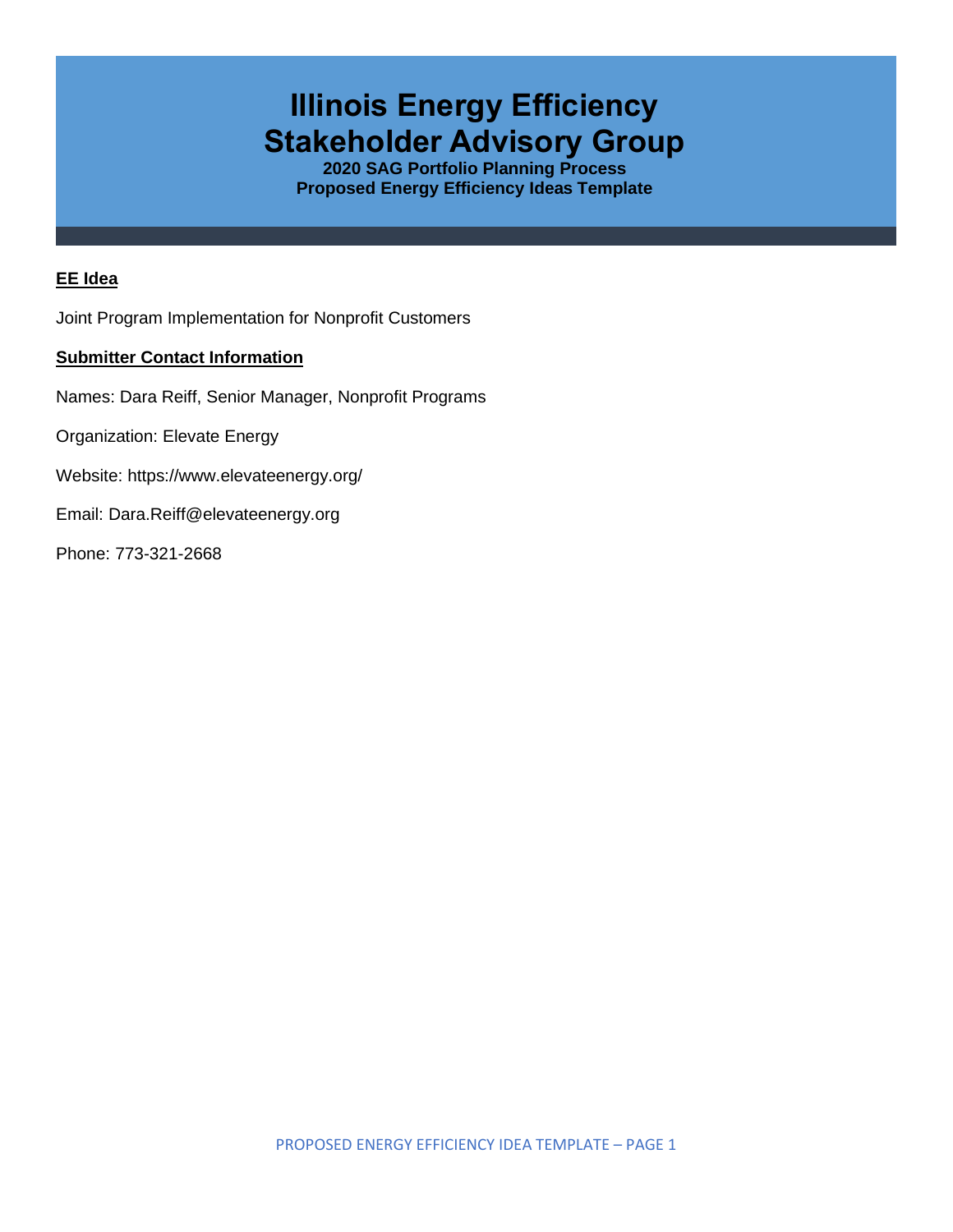## **Energy Efficiency Idea Questions**

Please check the boxes below to identify 1) the type of idea; 2) which Illinois utility or utilities will be impacted by the idea; and 3) which EE sector the idea impacts.

| Check | Type of Energy Efficiency Idea  |
|-------|---------------------------------|
|       | New Measure or New Program Idea |
| ⊠     | Proposed Program Approach       |
| ⊠     | Innovative Idea                 |

| <b>Check</b> | Illinois Utility Impacted by Energy Efficiency Idea |
|--------------|-----------------------------------------------------|
|              | Ameren Illinois                                     |
| Г            | ComEd                                               |
|              | Nicor Gas                                           |
| $\Box$       | Peoples Gas & North Shore Gas                       |
| ⊠            | All Illinois Utilities                              |

| <b>Check</b> | <b>Energy Efficiency Sector Targeted by Energy Efficiency Idea</b>           |
|--------------|------------------------------------------------------------------------------|
|              | Residential Customers – Single Family (non-income qualified/income eligible) |
|              | Residential Customers – Multifamily (non-income qualified/income eligible)   |
|              | Residential Customers - Single Family Income Qualified/Income Eligible       |
|              | Residential Customers – Multifamily Income Qualified/Income Eligible         |
| ⊠            | Small Business Customers (commercial & industrial sector)                    |
| ⊠            | Medium/Large Business Customers (commercial & industrial sector)             |
|              | Other (research & development, emerging technologies, market transformation) |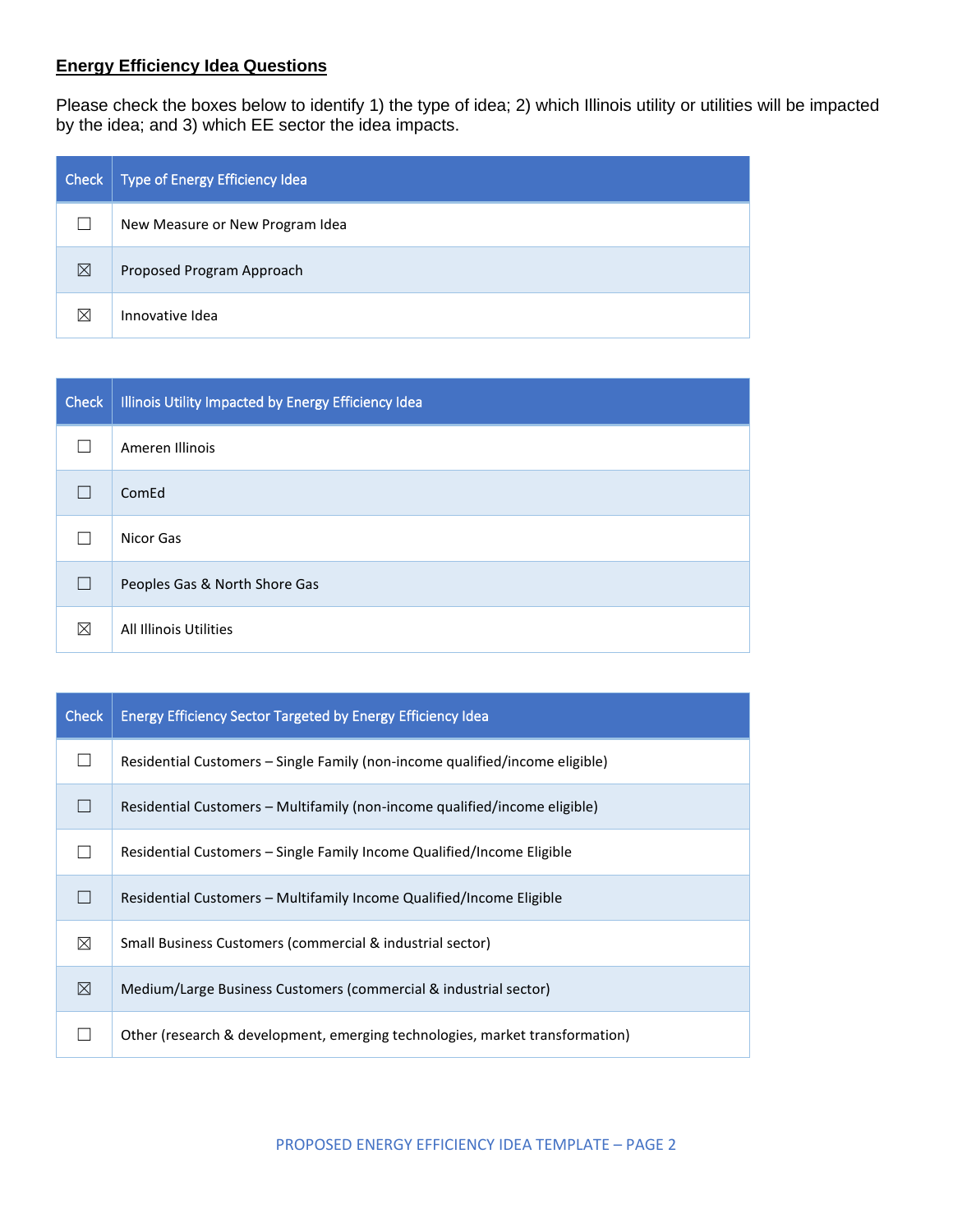#### **Additional Questions**

1. **Description of Idea:** Describe the proposed idea, including the purpose of the suggested idea and rationale. Describe whether this is an idea that could be implemented in an existing EE program, or whether the idea involves establishing a new measure or program. Please indicate whether additional research may be required before implementation.

Currently, nonprofit, 501(c)3 organizations (NPOs) are considered commercial customers and are eligible for associated business energy efficiency portfolios from all Illinois utilities. The only energy efficiency offering dedicated to serving these customers is ComEd's new Nonprofit Organizations Offering, established in 2019. There is an opportunity to increase participation rates and energy savings by expanding this program to include natural gas efficiency measures and developing a specific, jointly-implemented offering that meets the unique needs of this underserved sector.

Nonprofit organizations play crucial roles in communities across Illinois. These organizations provide healthcare, food, education, shelter, and a myriad of social services for their communities' most at-risk populations. Their facilities have commercial utility accounts and can take many different shapes and sizes. Nonprofits are often housed in aging facilities with deferred maintenance. Their community programs operate long hours and they typically do not have a dedicated energy manager on staff. NPOs are often eligible for Small Business and Standard/Customer energy efficiency offerings. However, these customers face many barriers to participation and often do not take advantage of energy efficiency programs at the same rates as other commercial customers. Joint implementation of ComEd's Nonprofit Organizations Offering alongside the gas utilities would overcome many of these barriers to reach this underserved sector.

In Northern Illinois, this idea could be implemented utilizing the existing ComEd NPO Offering, with the addition of new offerings from the gas utilities within their commercial portfolios. In the rest of the state, Ameren should consider developing a new offering to target nonprofit customers as well. ComEd and its implementers have experience serving these customers through outreach services and the new offering, so minimal additional research would be required before implementation. We have also seen significant evidence of the market need for this work in Central and Southern Illinois as well.

2. **Implementation:** How will this idea be delivered to the target market? Describe marketing strategies used to reach the target market and minimize market confusion.

Outreach and marketing strategies for this sector can be designed to address key nonprofit barriers, such as limited staff time and expertise, aging facilities, and resource constraints. A proven outreach strategy relies on leveraging existing community networks and fostering trusted relationships among nonprofit organizations and their partners. This involves leveraging established stakeholders who have been working with nonprofits and community groups over the long term to build trust and utilize outreach channels through these partners. For example, there are several industry organizations that support varies types of nonprofits such as childcare networks, arts organizations, and religious affiliations that can be utilized to reach their constituencies about this new offering.

A jointly-implemented offering would help reduce existing market confusion as currently these customers are eligible for a variety of energy efficiency programs, depending on their size, peak demand, location, and other factors. Further, many nonprofit organizations don't identify themselves as small businesses or commercial customers, so marketing of business offerings often does not reach this sector. This can be extremely confusing to nonprofit representatives that have limited capacity to explore energy efficiency opportunities. Adding offerings from Ameren and the gas utilities to the existing ComEd Nonprofit Organizations Offering will allow for a much more streamlined approach to both marketing and implementation. The implementer can then provide a "One Stop Shop" for all the organization's energy efficiency needs.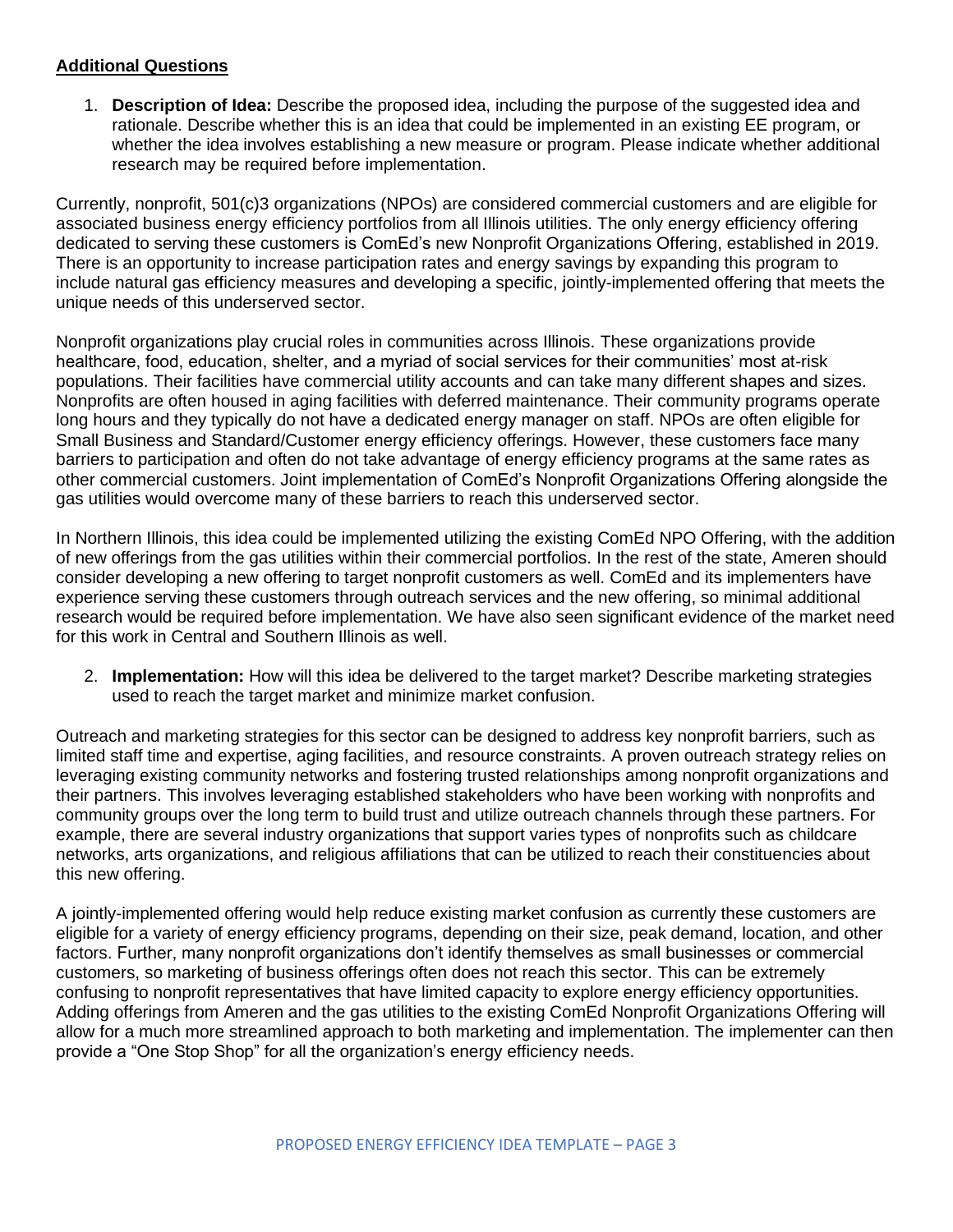3. **Background:** Describe where the idea originated from, including whether this idea has been successfully implemented in other jurisdictions. Provide specific background information that will help utilities and SAG participants understand the proposed idea.

Elevate Energy began serving nonprofit customers in 2012, as an Outreach Service Provider for ComEd's commercial portfolio. Through this work, the team analyzed this market of customers, their energy needs, and their impact on Illinois' communities. Nonprofit organizations are hard-to-reach with traditional energy efficiency program strategies and marketing tactics. Similar to low-income customers, they face many barriers to participation. However, unlike income-eligible residential buildings, nonprofits who serve income-eligible individuals through their commercial spaces cannot access the same increased energy efficiency resources. Without providing affordable rental housing, commercial nonprofit customers cannot currently be included in existing income-eligible programs. This has created a gap in the market. ComEd's Nonprofit Organizations Offering has made strides in filling this need. However there is significant opportunity for natural gas energy savings, and increased uptake in electric savings through a joint offering that made the process as easy as possible for nonprofit customers to navigate.

The American Council for an Energy-Efficient Economy (ACEEE) recently published a report describing the current state of non-residential energy efficiency offerings that support low-income communities<sup>1</sup>. One example of successfully integrated energy efficiency program implementation targeting these customers is the Nonprofit Energy Efficiency Program (NEEP) in Colorado. NEEP allows nonprofit 501(c)3 organizations that serve lowincome populations receive energy upgrades to their building or long-term leased space. The program provides a building assessment, energy conservation measures, and management of building improvements. This program is jointly offered by Atmos Energy, Black Hills Energy, Colorado Natural Gas, Xcel Energy, and the Denver Office of Strategic Partnerships<sup>2</sup>.

4. **Idea Impact:** Provide additional information on the customer segment that will be targeted with the program idea, including how and why this idea will have a positive impact on customers participating in Illinois EE programs.

The need and potential impact of a comprehensive, tailored energy efficiency offering for nonprofit customers is palatable. Nonprofit organizations often struggle to keep their doors open on shoestring budgets. Energy efficiency is an innovative tool for building the resilience and sustainability of these critical organizations. Further, the long-term presence of stable social services has ripple effects on the welfare of that entire community.

Further, the multi-pronged approach of a joint program is unique in its ability to allow Illinois' utilities to delve deep into their communities and deliver services that fill many gaps. The energy savings potential in nonprofit facilities, particularly those located in low-income communities is significant. This sector is one of the farthest behind in terms of energy efficiency program uptake and have the most barriers to participation. Targeted, streamlined resources are necessary to ensure these customers can take advantage of energy efficiency resources and see deep energy savings.

5. **Duration:** Is this idea intended to be offered for the duration of the 4-year EE Plan or as a pilot measure or program?

As ComEd is already in their second year of the Nonprofit Organizations Offering, joint-implementation with the gas utilities in Northern Illinois can be implemented over the full 4-year Plan. Larger efficiency projects at nonprofit organizations have longer timelines so ensuring constancy across years is key to building customer trust and confidence in the offering. Ameren may want to consider beginning with a pilot offering in their territory.